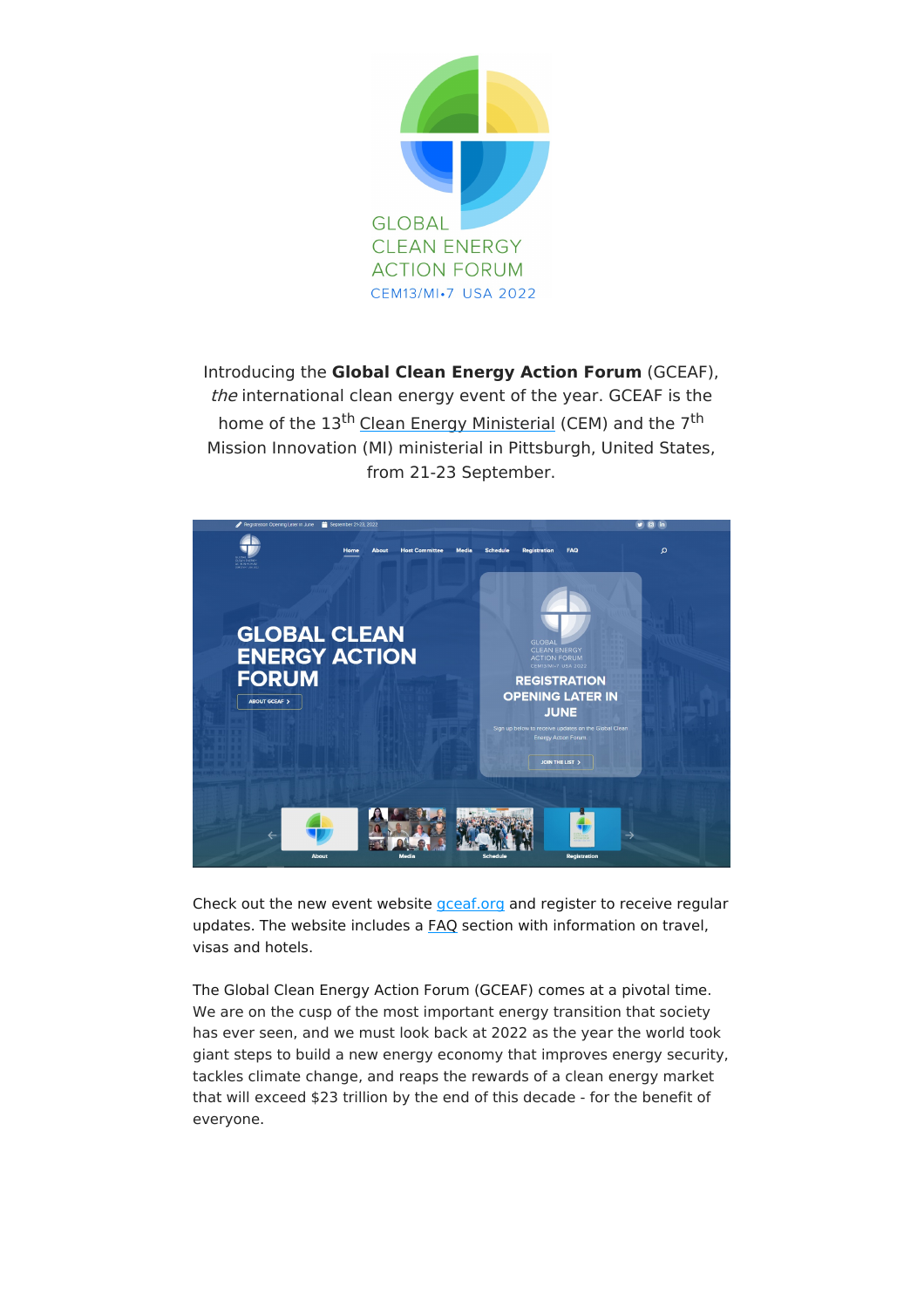

The GCEAF will bring together CEM and MI communities for the first inperson ministerial meeting in more than three years. It will be an inclusive, interactive, and inspiring event for clean energy actors across the private sector, academia, researchers, think tanks, civil society, communities, and more. US Energy Secretary Jennifer Granholm has now issued invitations to CEM and MI ministers, with further invitations to follow. Public registration will open later in June.



President Biden has challenged countries to identify \$90 billion of public investments for clean energy demonstration projects by the time of the Global Clean Energy Action Forum – can we rise to the challenge? Also as part of the recent Major Economies Forum, several CEM member countries made "a collective 2030 [zero-emission](http://www.whitehouse.gov/briefing-room/statements-releases/2022/06/18/chairs-summary-of-the-major-economies-forum-on-energy-and-climate-held-by-president-joe-biden) vehicle (ZEV) deployment goal of ZEVs comprising 50 percent of new lightduty vehicle sales by 2030, to include battery electric, fuel cell electric, and plug-in hybrid vehicles."

We have had an amazing response to the call for GCEAF side event proposals. This extremely strong response is a good indicator of the level of engagement that the GCEAF is generating among our community and beyond. Thank you!

The GCEAF will host a dedicated Creating the Energy Future Forum (CEFF), where young [professionals](https://studentenergy.tfaforms.net/34) come together with decisionmakers in industry, government, and civil society to explore how they can be part of the clean energy revolution, including by strengthening youth participation in the work of the Clean Energy Ministerial. [Applications](https://studentenergy.tfaforms.net/34) to be a CEFF delegate are now open. Apply before 8 July.